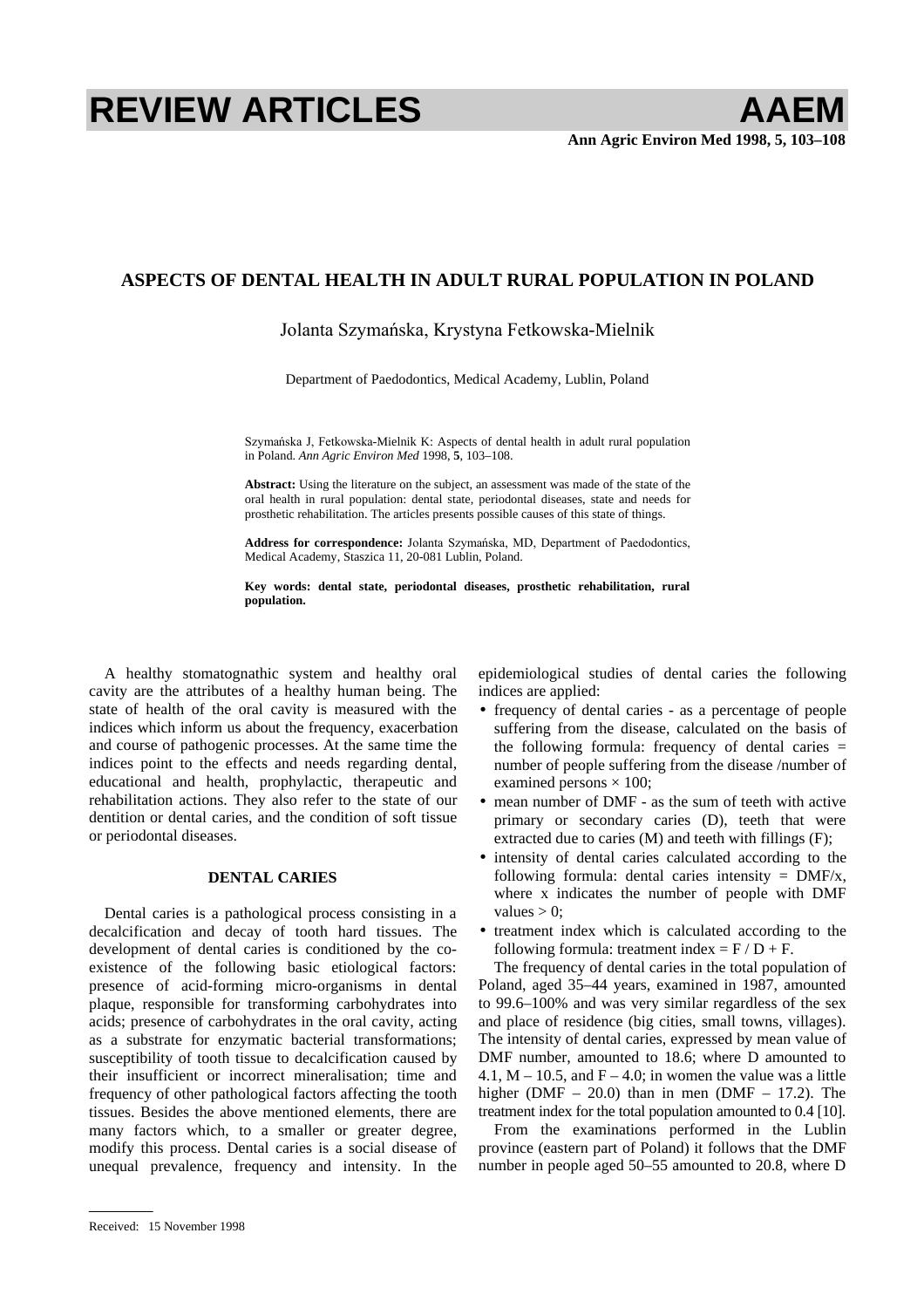amounted to 2.2,  $M - 17.2$ , and  $F - 1.4$ , and in people aged 66–70 years the DMF number amounted to 26.6, where D amounted to 1.1,  $M - 25.1$ , and  $F - 0.4$  [32]. In the Łódź province (central part of Poland), in people aged 35–44 years, these values were as follows:  $D - 3.84$ , M – 10.75,  $F - 4.58$ ; in people aged 65–77 the values amounted to:  $D - 1.38$ ,  $M - 23.75$ ,  $F - 0.94$ . The data for the Łódź province came from the epidemiological studies carried out in 1987–1994 under the second stage of the International Comparative Studies of Dental Care Effectiveness. The comparison of the above results with the results of the studies performed 10–11 years ago produced no significant differences in the examined population in this respect, except for a smaller number of extracted teeth. The value of DMF for the Polish population (the Łódź province) amounted to 19.29 whereas for Japan this value amounted to 16.32, New Zealand – 20.92, San Antonio (USA) - 8.60, Sioux (USA) – 12.02. The comparison of these indices with the indices obtained in the first stage of the studies indicates an improvement of the state of health of the oral cavity in all countries except Poland. It should be noted that obtaining this type of data in the countries of Central and Eastern Europe under communism was not possible for political reasons. The comparison of frequency, individual DMF components and treatment index in the middle-age group and the senior group of the Polish population with other countries points to the small efficiency of prophylactic and therapeutic measures [23].

The analysis of the distribution of individual DMF components in rural adult population as compared to other social groups, based on the results of the epidemiological studies of the Polish population, indicates the following:

1. similar mean number of teeth with caries;

2. significantly greater number of extracted teeth (11.8 per person) than in small towns (10.5 per person) and big cities (7.9 per person);

3. significantly smaller number of teeth with fillings  $(2.6)$  than in small towns  $(4.0)$  and big cities  $(6.6)$ . This means that the teeth treatment index for villages is the lowest and amounts to 0.17, whereas for small towns it amounts to  $0.49$ , and for big cities  $-0.67$  [10]. The above regularity is confirmed by the results obtained in, among others, the Warsaw province and the Gdańsk province (coastal area of Poland). Table 1 presents frequency of caries and mean value of DMF number in age group 35– 44, according to residence in selected areas of Poland [9, 10, 14, 27, 31].

In the Gdańsk province the state of dentition expressed with the respective indices did not differ significantly, irrespective of the residence (big cities, small towns, villages). The dental caries frequency amounted to 100%, the average DMF number equalled 17.09 and was higher in women than in men. On the other hand, the average number of teeth with fillings per one person was over twice as high for the big cities as for the rural areas. With a similar number of teeth with caries, the above indices point to a significantly smaller availability of dental treatment for persons residing in rural areas. The analysis of the number of extracted teeth, depending on residence and sex, indicates that this number is higher for women than for men, with a very large percentage of people with a greater number of extracted teeth for the village population. In the examined group of people aged 35–44 years no toothless cases were found. Much higher therapeutic needs were found in women than in men, the greatest needs in the field of fillings were for rural population [31].

The Warsaw region may serve as a typical example of a senior population aged 55–64, 65–75, and above 75 years. A better state of dentition was found in men than in women - higher percentage of healthy teeth and fewer extracted teeth. The lowest percentage of healthy teeth and the highest percentage of extracted teeth referred to the rural population. The most crucial aspect for this age group is the percentage of people suffering from toothlessness. In the first age group this percentage amounted to 37.0%, and in the other two groups taken together the percentage amounted to 62.8% [12]. It should be pointed out that the percentages for different countries

|  |  |  |  | Table 1. Frequency of caries and mean value of DMF number in age group 35-44, according to residence in selected areas of Poland. |  |
|--|--|--|--|-----------------------------------------------------------------------------------------------------------------------------------|--|
|  |  |  |  |                                                                                                                                   |  |

| Area of Poland |                | Incidence $(\% )$ | <b>DMF</b> |                | $\mathbf D$  | M             | F            |
|----------------|----------------|-------------------|------------|----------------|--------------|---------------|--------------|
| entire         | urban<br>rural | $99.6 - 100$      | 18.6       | 17.8<br>18.9   | 3.3<br>4.5   | 7.9<br>11.8   | 6.6<br>2.6   |
| south west     | urban<br>rural | 100<br>100        | 19.05      | 18.38<br>19.09 | 5.20<br>4.19 | 9.54<br>12.02 | 3.64<br>2.88 |
| north east     | urban<br>rural | 100<br>100        | 18.14      | 18.12<br>17.68 | 5.22<br>4.98 | 9.68<br>10.45 | 3.22<br>2.25 |
| coast          | urban<br>rural | 100<br>100        | 17.09      | 16.80<br>16.15 | 4.41<br>4.46 | 5.41<br>7.40  | 7.16<br>3.01 |
| central        | urban<br>rural | 99.5<br>100       | 19.49      | 18.18<br>20.99 | 3.8<br>3.9   | 8.5<br>13.8   | 5.7<br>3.3   |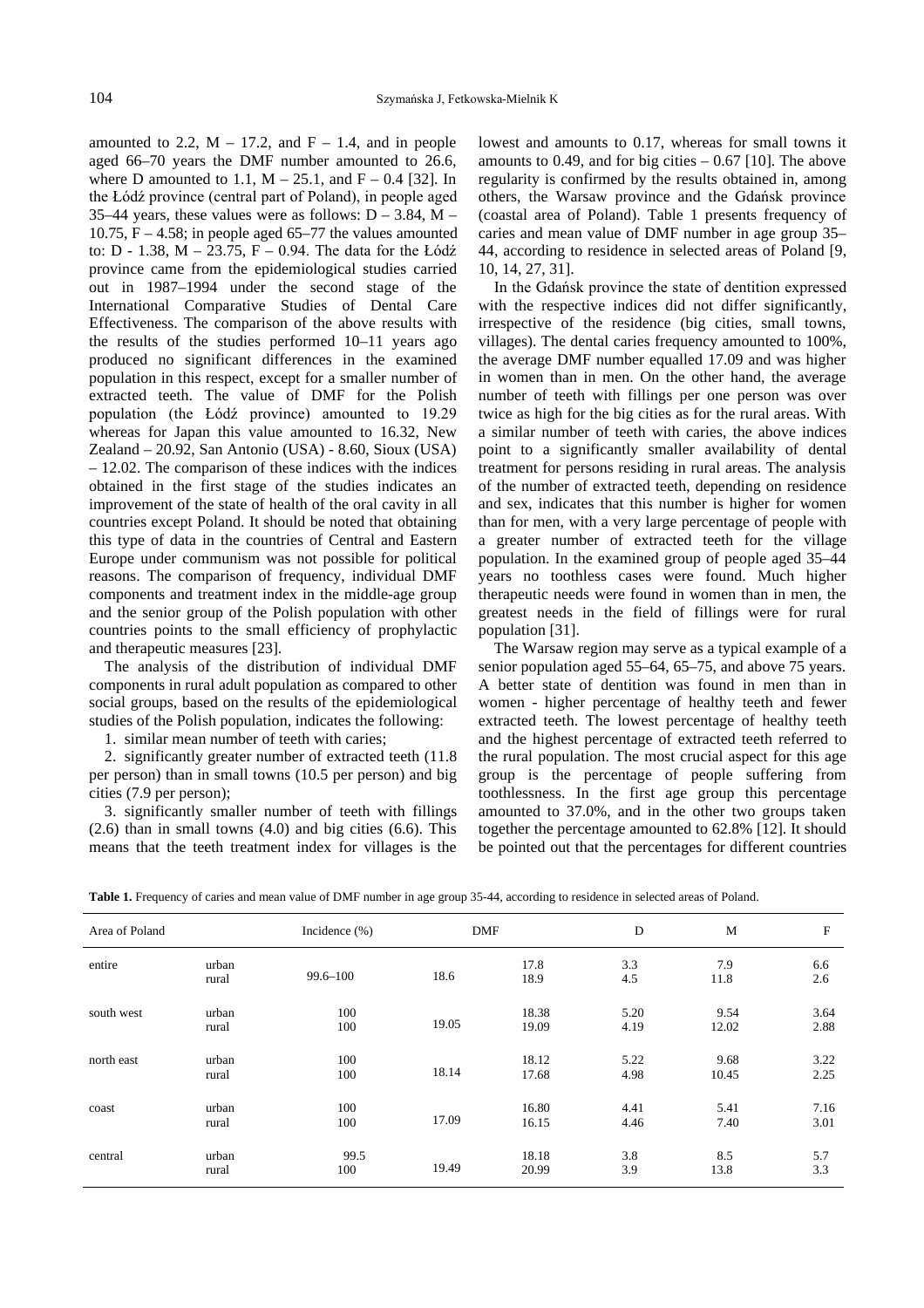were as follows: Austria –  $30.0\%$ , Denmark –  $60.0\%$ , the former German Democratic Republic – 58.0%, Iceland – 72.0%, Sweden – 20.0%, Switzerland – 25.0% and England – 79.8% [30].

#### **PERIODONTAL DISEASES**

The diseases of tissues holding teeth in their sockets, periodontal pathologies, are caused by bacteria placed in the dental plaque and mainly in the subgingival plaque located in the parodontal pocket. These bacteria exert their pathological influence upon the parodontal tissues in a direct and indirect form. The direct action is connected with the secretion of certain enzymes which damage the connective tissue and the bone tissue, and with the toxins, especially endotoxins produced by Gram-negative bacteria. The indirect action of these bacteria consists in weakening the defence reactions, or in stimulating excessive reactions which are unfavourable to the host [7, 22].

The CPITN - index (Community Periodontal Index of Treatment Need) is used as an index pointing to the state of dentition and the related periodontal treatment needs. This index is applied to assess the parodontal tissue in 6 sextants, with the help of the following scale:  $0$  – healthy parodontium, 1 – bleeding when probed with a special instrument - the WHO tube, 2 – depth of gingival pocket up to 3 mm and tartar,  $3 -$  depth of pocket 4–5 mm,  $4$ depth of pocket 6 mm or more,  $X$  – sextant excluded from the examination [21].

The above quoted epidemiological studies on the total population of Poland indicate that only 0.7% of the people aged 35–44 years had healthy parodontium (1% of women and 0.3% of men). 43.3% of the examined people suffered from bleeding gums and tartar, 41% had pathologic pockets 3.5–5.5 mm deep, and 15% had pockets above 6 mm deep. The above indices point to considerable treatment needs regarding parodontium. By comparison with other countries, the results for the population of Poland are unfavourable, and only in the population of such countries as Bangladesh, Nepal and India, the health state of parodontium has been found to be worse [7].

Detailed information for the individual regions of Poland is presented below. In the Opole province (southwest of Poland) it was found that for 91.7% of the examined people suffering from various parodontal changes, the treatment need relating to the improvement of oral cavity hygiene, removal of dental deposits, correction of fillings, and curettage of pathologic pockets, was biggest for the rural population (70% – villages, 55.0% – medium size towns, 50.0% – big cities) [9]. Within the same age group almost all people in the examined population of the Poznań province (western Poland) needed periodontal intervention, with the predominant percentage of 72.5% of the population requiring prophylactic – therapeutic procedures at the basic level of health care [26].

As regards senior citizens (55–64, 65–74, and above 75 years), as much as 99.1% suffered from more or less advanced parodontal changes, and the majority (68.58%) required basic dental care [23].

This type of study carried out on middle-aged farmers in the Lublin province indicated that no single person had healthy parodontium, and that 90.8% of the examined people needed instruction and procedures aimed at improving the efficiency of their oral cavity hygiene [6]. In the Łódź province, only  $3.9\%$  of the population of villages and small towns had healthy parodontium, whereas this percentage for the population of big cities amounted to 13.7% for people aged 35–44 years and 16.0% for the people aged 65–74 years, and the intensity of pathological symptoms was bigger in the latter age group. The additional sociological studies performed in this province allowed some generalisations from which it ensues that the population of villages and small towns pays much less attention to the hygiene of the oral cavity and that their health awareness is low. Furthermore, very few dentists instruct their patients on the oral cavity hygiene and very few of them are prepared to remove dental deposits or tartar, and the availability of special periodontal services is poor [27].

By making a comparison on the basis of the above mentioned international comparative studies, it can be stated that in Poland and certain other countries, the state of oral cavity hygiene was highly unsatisfactory, the treatment needs were high, and that the character of the periodontal treatment needs and their percentage distribution were similar [21].

#### **STATE AND NEEDS FOR PROSTHETIC REHABILITATION**

The significant incidence of dental caries and periodontal diseases in the rural population results in a considerable number of lost teeth. In their studies on 35–44 year old people, constituting a representative sample group for the total population of Poland, Nowak *et al.* discovered that the average number of lost teeth per person in the population of big cities amounted to 13.4, in mediumsized towns  $-15.6$ , in small towns  $-17.6$ , and in rural population – 19.0. Furthermore, they discovered that the statistically significant differences in the incidence of dental defects concerned only the population of big cities and villages [17]. In the rural population from different regions of Poland, the high number of extracted teeth and a relatively high percentage of senior people who lost all their teeth, points to a significant negligence in dental prophylaxis. Molar teeth and premolar teeth are those most frequently lost [4, 5, 8, 24].

As regards permanent teeth, the first molar teeth are the teeth that are lost most often and at the youngest age. Reduced resistance to dental caries, poor oral hygiene and lack of prophylactic measures are among the most common factors contributing to the significant damage in permanent teeth at a young age. Drop *et al.* [3], in her evaluation of sixth teeth in the rural population of the Lublin province, found out that these teeth are extracted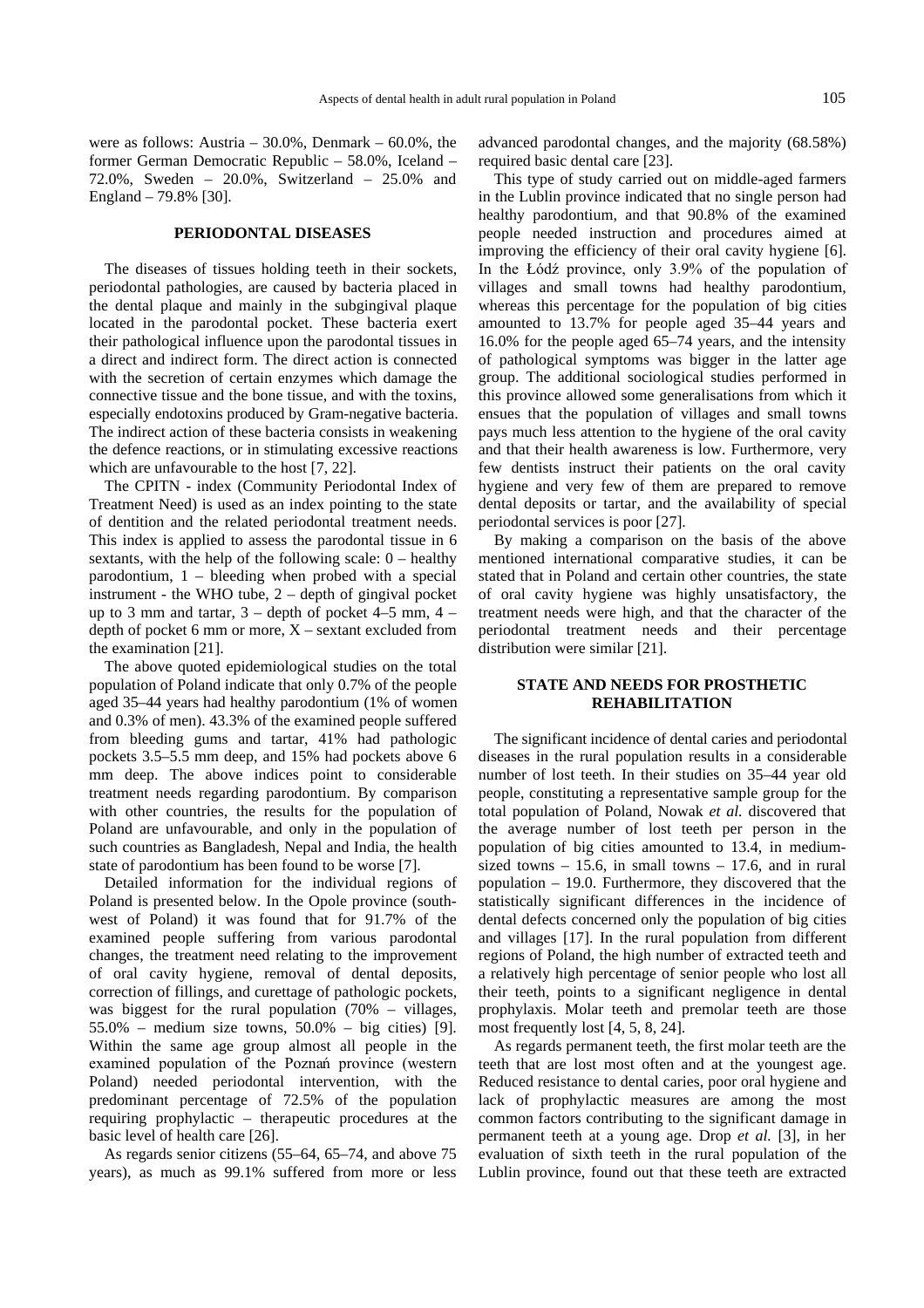**Table 2.** Extraction needs in age group 35-44, according to residence in selected areas of Poland.

| Area of Poland |                | Extraction<br>needs (%) |
|----------------|----------------|-------------------------|
| entire         | urban<br>rural | 26.7<br>38.9            |
| south west     | urban<br>rural | 28.33<br>40.0           |
| north east     | urban<br>rural | 45.0<br>53.3            |
| coast          | urban<br>rural | 41.66<br>31.66          |
| central        | urban<br>rural | 33.8<br>52.4            |

too early and that, among other therapeutic needs, the need for extraction in adult people is very high. In individual age groups, the need for extraction is bigger than the need for endodontic treatment. The evaluation of the needs for endodontic treatment in three populations of the Kraków province (southern Poland) proved that overall, such treatment was needed more in the rural population and that negligence in this respect applied both to adults and children [1]. At a relatively young age members of the rural population lose those teeth which are responsible for maintaining the height of occlusion. The increased number of lost teeth intensifies the loss of chewing ability. Comparative studies in the Białystok region indicate that the loss of chewing ability concerns an ever growing number of rural population. It can be observed that in each teeth group more teeth are extracted in women than in men [13, 24].

The total or partial loss of teeth causes disorders in the proper functioning of the stomatognathic organ. Such loss impedes, among others, the mechanical processing of food, articulation of sounds, and disturbs the functioning of the mandibular joint. Morphological and functional changes, as well as aesthetic aspects, account for the necessity of stomatognathic organ rehabilitation. The rehabilitation is achieved with the use of various types of prosthetic restorations. In spite of regional variations in the demand for prosthetic treatment, the individual regions of Poland do not manifest major differences. The number of women using prosthetic restorations is bigger than the number of men, as regards both fixed and removable dentures. Moreover, women need to repair or replace their dentures more often than men as the frequency with which they use their dentures is also bigger [24]. The above situation is connected with the greater number of teeth losses in Polish women as compared to men, and with a greater attention women pay to the appearance of their teeth [18].

In relation to the needs, the condition and number of prosthetic restorations in the examined group of adults

from the rural population is insufficient and unsatisfactory [24]. In the rural population of the Warsaw region a particularly high demand for prosthetic treatment, especially with regard to partial dentures, could be observed [11]. The same situation referred to the Poznań province [25]. In the Białystok province (north-east Poland) the demand for partial dentures in the rural population was smaller than in town population [29]. Table 2 presents extraction needs in age group 35–44, according to residence in selected areas of Poland [9, 10, 15, 27, 31].

It seems that the significant loss of teeth and the low number of prosthetic restorations used by the rural population of Poland is caused, first of all, by low health awareness and secondly, by worse conditions for the realisation of dental health needs, as was confirmed by the studies. These studies show that while the realisation level of prosthetic needs in Poland is low (12.06% on the average), the level of their realisation in the rural population is considerably lower [19]. The percentage of people requiring dental prosthetic rehabilitation in Poland was higher than the percentage in the 9 countries included in the studies. Furthermore, in Poland the smallest number of people used complete dentures and the biggest number of people needed prosthetic treatment as compared to USA, Canada, Australia, Japan, New Zealand, Ireland, Norway, and Western and Eastern parts of Germany [20].

#### **CONCLUSION**

The above quoted facts point to an unsatisfactory state of oral health in the adult rural population of Poland. It seems that the following are the major factors bearing upon this situation: individual attitudes and behaviours with positive or negative motives for dental treatment – on the one hand, and social – living conditions and organisation of dental care - on the other.

Unquestionably, fear of dental treatment is a negative factor. Most people treat an appointment with a dentist as an unpleasant experience and therefore try to avoid contacts with a dentist as much as they can. If, additionally, there are some other factors which stand in the way of making an appointment, the negative motivation for treatment is even more intense. Another common factor that is closely connected with the lack of periodontal and prosthetic provisions in the rural population is the poor availability of dental services, and special services in particular. Poor access to a dentist is also of major importance – small number of dentists, long queues, insufficient quotas of admitted patients, and as a result – few patients seen by a dentist in one day, shortage of finances for travelling expenses and fees for appointments, shortage of free time due to daily schedule or work on a farm, long distances, poor public transport connections to dentists working in towns, lack of confidence in a dentist working in a local health centre – often due to his/her reputation developed over the years in his/her community. Shortage of dentists, especially in smaller population centres, undoubtedly contributes to a disturbing fluctuation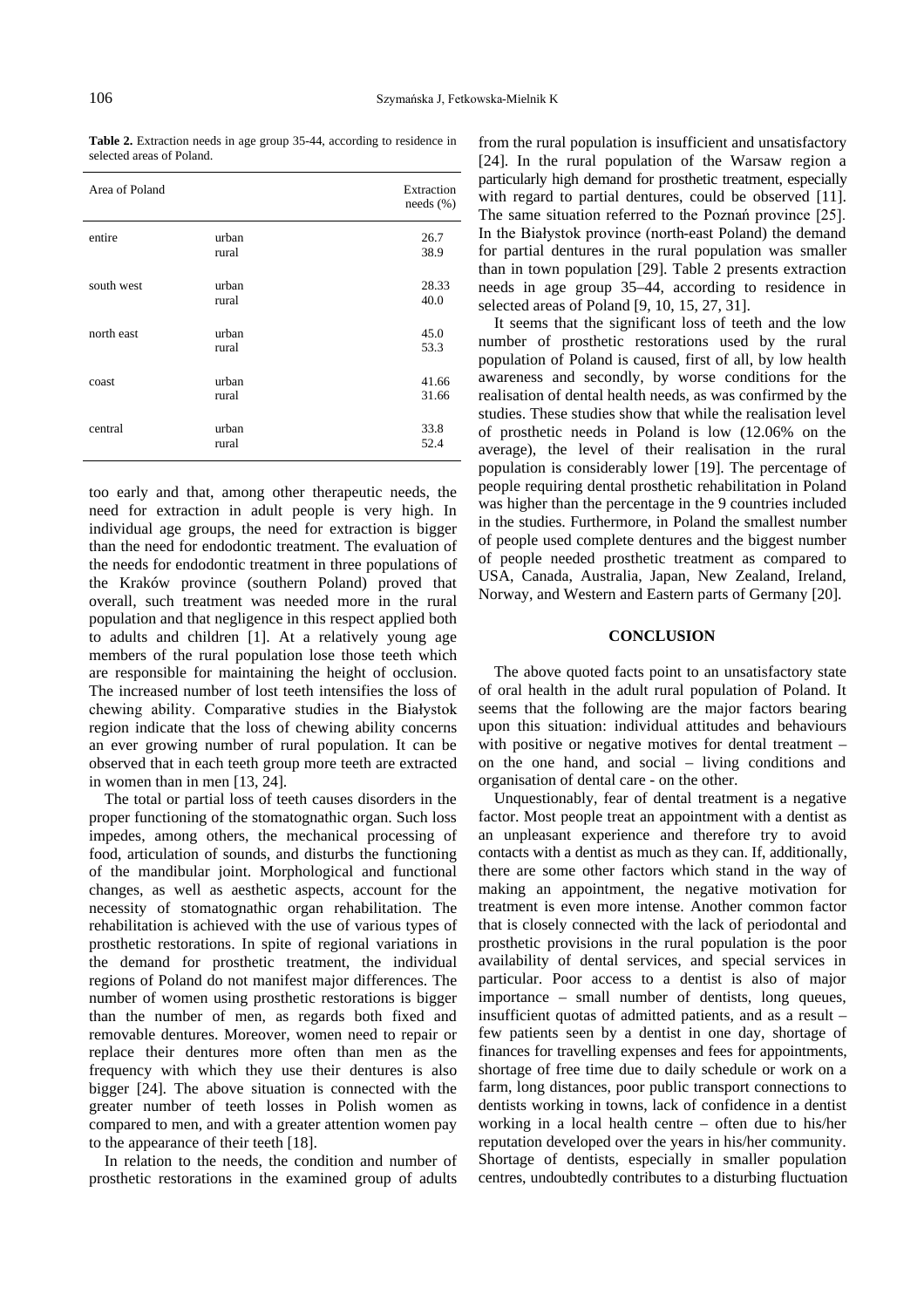of dentists who work in rural areas and thereby have poorer chances of raising their qualifications, getting extra work, finding a job for his/her spouse, or a proper school for children [16].

The demand for emergency dental help in the rural population is bigger than in town population and is a consequence of difficulties in access to the dentist's surgeries in rural primary medical care centres. The above situation points to an insufficient provision of treatment services [2]. Those members of the rural population who, besides their work on farms, also work in towns, have better access to medical services. As they have extra money from their extra work they can make an appointment with their occupational consultant or see a doctor in his/her private office.

Behaviours associated with oral cavity diseases are subject to the same attitudes as in the case of general diseases. Residents of villages resort to seeing a doctor only when they suffer from troublesome diseases or the diseases which they regard as dangerous, and their diseases are often treated using domestic methods. These are usually traditional folk medicine remedies that are accepted by official medicine.

Unquestionably, another negative factor that bears upon this situation is a very low level of health education in the rural adult population [28]. Ignorance of the essence of a disease, its method of prevention and treatment, is not conducive to pro-health behaviours. It seems that the above situation is in close relation with a low level of education – in most cases only a primary or trade school education. The living conditions are also of great importance. Poor financial situation of many families, sometimes a life of poverty, also does not contribute to pro-health behaviours.

Furthermore, a conviction of the small importance role of aesthetic reasons, so characteristic of the rural population, does not contribute to the care of the oral cavity.

It seems that the levelling of economic, social, organisational and cultural differences between country and town might be conducive to the improvement of health in the rural areas.

#### **REFERENCES**

1. Chomyszyn-Gajewska M, Knychalska-Karwan Z, Fijał D, Franaszek E, Gawrzewska B, Kaczmarczyk-Stachowska A, Pelcowa M, Prostak-Kosowska K: Needs for endodontic treatment of teeth in three groups population in the province of Cracow. *Czas Stom* 1991, 7-**8**, 496- 499 (In Polish).

2. Cieślak J, Nobis B: The need for emergency stomatological help. *Med Wiejska* 1990, **1**, 6-8 (In Polish).

3. Drop B, Mierzwińska K: Assessment of first molars in the rural population of the Lublin province. *Przeg Stom Wieku Rozw* 1996, **1**, 34-  $40$  (In Polish).

4. Drop B, Wysokińska-Miszczuk J, Zakrzewski J, Niedzielska-Pietraszek K, Zamościńska J: Dentition state of people in rural region of Lublin district. *Czas Stom* 1992, **5**, 282-286 (In Polish).

5. Drop B. Wysokińska-Miszczuk J. Zakrzewski J. Niedzielska-Pietraszek K, Zamościńska J: The analysis of extracted teeth among the farmers aged 35-45 of Lublin district. *Czas Stom* 1992, **6-7**, 333-339 (In Polish).

6. Drop B. Zakrzewski J. Wysokińska-Miszczuk J: Health condition and periodontal treatment needs in farmers aged 35-44 of Lublin region. *Czas Stom* 1994, **4**, 278-280 (In Polish).

7. Genco RJ: Host responses in periodontal diseases. Current Concepts. *J Periodont* 1992, **63**, 338-355.

8. Ilewicz L, Skowron J: Assessment of dental state and treatment needs in a selected group of residents of the Opole province. *Mag Stom* 1996, **10**, 9-12 (In Polish).

9. Ilewicz L, Skowron J: The CPITN – Index in adults aged 35-44 form the province of Opole. *Mag Stom* 1996, **9**, 27-32 (In Polish).

10. Jańczuk Z, Banach J: Results of entire epidemiological studies of masticatory organ. *Mag Stom* 1991, **1**, 28-31 (In Polish).

11. Juszczyk-Popowska B, Reymond J, Chrupek B, Chruściel B: The state of prosthetic replacements and needs in subjects aged 35-44 from province of Warsaw. *Czas Stom* 1992, **9**, 475-482 (In Polish).

12. Juszczyk-Popowska B, Chrupek B, Chruściel B, Rutkowski P, Guckler A: evaluation of dentition condition in subjects aged 55-64, 65 and more, Living in the province of Warsaw. *Czas Stom* 1993, **9**, 582- 587 (In Polish).

13. Kierklo A, Szymaniak E: An analysis of the relationship between the loss teeth and chewing ability of adults. *Czas Stom* 1994, **5**, 336-338 (In Polish).

14. Kierklo A, Szymaniak E, Marczuk-Kolada G, Ruczaj J: The dental state of adult population living in the province of Białystok. Czas *Stom* 1994, **1**, 20-24 (In Polish).

15. Kierklo A, Szymaniak E, Ruczaj J: Stomatological treatment services and therapeutic needs in subjects aged 35-44 living in the province of Białystok. Czas Stom 1994,  $\overline{3}$ , 188-192 (In Polish).

16. Latalski M, Woźnica J, Skrzypek H: Fluctuation of medical doctors and dentists in countryside in 1985. Analysis of causes and conclusions. *Med Wiejska* 1988, **1**, 13-20 (In Polish).

17. Nowak A, Józefowicz W: Assessment of teeth state of the Polish population in the aspect of stomatological prosthetic rehabilitation on the basis of ICS I. I. Epidemiology of teeth loss. *Prot Stom* 1991, **4**, 164- 167 (In Polish).

18. Nowak A, Józefowicz W: Assessment of teeth state of the Polish population in the aspect of stomatological prosthetic rehabilitation on the basis of ICS I. II. The use of stomatological prosthetic rehabilitation. *Prot Stom* 1991, **4**, 168-170 (In Polish).

19. Nowak A, Józefowicz W: Assessment of teeth state of the Polish population in the aspect of stomatological prosthetic rehabilitation on the basis of ICS I. III. Needs for prosthetic rehabilitation. *Prot Stom* 1991, **5**, 211-215 (In Polish).

20. Nowak A, Józefowicz W: Assessment of teeth state of the Polish population in the aspect of stomatological prosthetic rehabilitation on the basis of ICS I. IV. evaluation of the state and needs for stomatological prosthetic rehabilitation on the basis of 10 studied populations. *Prot Stom* 1991, **5**, 216-221 (In Polish).

21. Oral Health Surveys. Basic Methods  $(3<sup>th</sup>$  edition). WHO, Geneve 1986.

22. Page RC: The role of inflammatory mediators in the pathogenesis of periodontal disease. *J Periodont Res* 1991, **26**, 230-242.

23. Pasternak M: Assessment of the periodontal status with CPITN – index and the treatment needs of elderly patients from the Kraków province. *Mag Stom* 1996, **9**, 46-49 (In Polish).

24. Pellowska-Piontek M, Kwapisz H, Witek E: Evaluation of tooth loss and prosthetic needs of inhabitants aged 35-44 and 60 and above, living in the rural areas of the Gdańsk province. Czas Stom 1998, 7, 441-446 (In Polish).

25. Sobczyńska K, Włoch K, Kobylańska M, Chmielnik H, Ruszyńska H, Stopa J: Requirement for prosthetic treatment of adults aged 35-44 in the province of Poznań. Czas Stom 1990, 7, 426-429 (In Polish).

26. Stopa J, Ruszyńska H, Chmielnik M, Sobczyńska K: Estimation of condition of periodontium and periodontal treatment needs of adults aged 35-44 from the province of Poznań. Czas Stom 1994, 4, 275-277 (In Polish).

27. Szatko F, Boczkowski A: Effectiveness of oral health care in Poland – facts, opinions, perspectives. Instytut Medycyny Pracy, Łódź 1995 (In Polish).